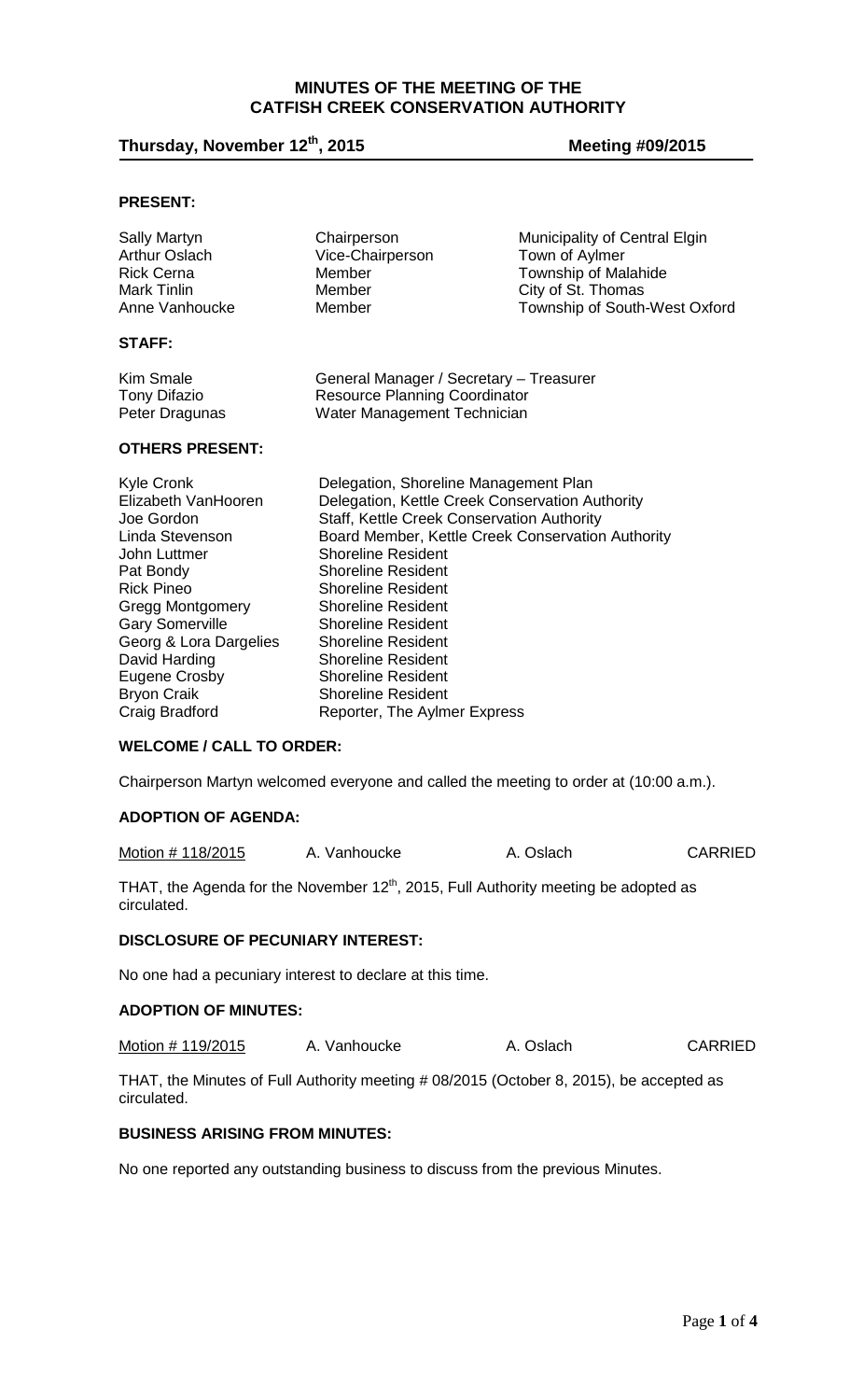## **PUBLIC / SPECIAL DELEGATIONS:**

a) Kyle Cronk – Shoreline Management Plan Policies:

The Chairperson called upon Kyle Cronk to address the Board with regards to his concerns with the Prohibited Activities Polices being proposed in the Elgin County Shoreline Management Plan.

Mr. Cronk thanked the Board for allowing him the opportunity to speak to this matter that he felt will negatively impact the local landowners residing along the north shore of Lake Erie. He referred to a written presentation that he had prepared for the meeting noting that the existing Shoreline Management Plan approved more than 20 years ago provided landowners with the right to protect their property using structural measures. He stated that the new policies take away that right by prohibiting any new shoreline protection in the Erosion Hazard Areas. Mr. Cronk concluded his presentation by asking that these policies be deferred until the Board has conducted complete due diligence and take into account the private property owners who are truly impacted by this change.

Chairperson Martyn thanked Mr. Cronk for attending the meeting and presenting his concerns.

#### b) Elizabeth VanHooren – Shoreline Management Plan Presentation:

Elizabeth VanHooren, General Manager/ Secretary-Treasurer of the Kettle Creek Conservation Authority was introduced by the Chairperson to provide a PowerPoint presentation on the Elgin County Shoreline Management Plan. Existing plans which were prepared in the late 1980s were out-of-date and needed to take into consideration current mapping and technical standards pertaining to shoreline hazards. A collaborative approach to shoreline management provided a more consistent technical study area and guide for municipal land-use planning, and a more accurate investigation into the dynamics of the entire extent of the shoreline rather than a sectional or watershed view. After explaining the background and purpose of the study, she proceeded to highlight the various sections in the plan which described the reaches that featured similar geologic and geomorphic conditions, land use patterns, exposure to coastal hazards and the management activities being recommended by the Consultant.

Chairperson Martyn thanked Elizabeth for providing the Board and those in attendance with a very informative overview of the draft Elgin County Shoreline Management Plan.

### **Mr. Cronk and the shoreline residents left the meeting at (10:50 a.m.).**

#### **REPORTS:**

Report FA 59/2015 – Monthly Staff Reports, was presented, discussed, and resolved.

| Motion # 120/2015                                                                                           | A. Vanhoucke                                                                     | A. Oslach    | <b>CARRIED</b> |
|-------------------------------------------------------------------------------------------------------------|----------------------------------------------------------------------------------|--------------|----------------|
|                                                                                                             | THAT, Staff Reports for the month of October, 2015, be noted and filed.          |              |                |
| Report FA 60/2015 – October Summary of Revenue and Expenditures, was presented,<br>discussed, and resolved. |                                                                                  |              |                |
| <u>Motion # 121/2015</u>                                                                                    | A. Oslach                                                                        | A. Vanhoucke | <b>CARRIED</b> |
| THAT, Report FA 60/2015, be noted and filed.                                                                |                                                                                  |              |                |
| Report FA 61/2015 – Accounts Payable, was presented, discussed, and resolved.                               |                                                                                  |              |                |
| Motion # 122/2015                                                                                           | A. Vanhoucke                                                                     | A. Oslach    | <b>CARRIED</b> |
| THAT, Accounts Payable totaling \$81,615.79, be approved for payment as presented in<br>Report FA 61/2015.  |                                                                                  |              |                |
| Report FA 62/2015 – Monthly Plan Review, was presented, discussed, and resolved.                            |                                                                                  |              |                |
| Motion # 123/2015                                                                                           | M. Tinlin                                                                        | R. Cerna     | <b>CARRIED</b> |
|                                                                                                             | TUAT the Full Authority opprove the Monthly Dlan Doviow Depart for the months of |              |                |

THAT, the Full Authority approve the Monthly Plan Review Report for the months of September and October, 2015.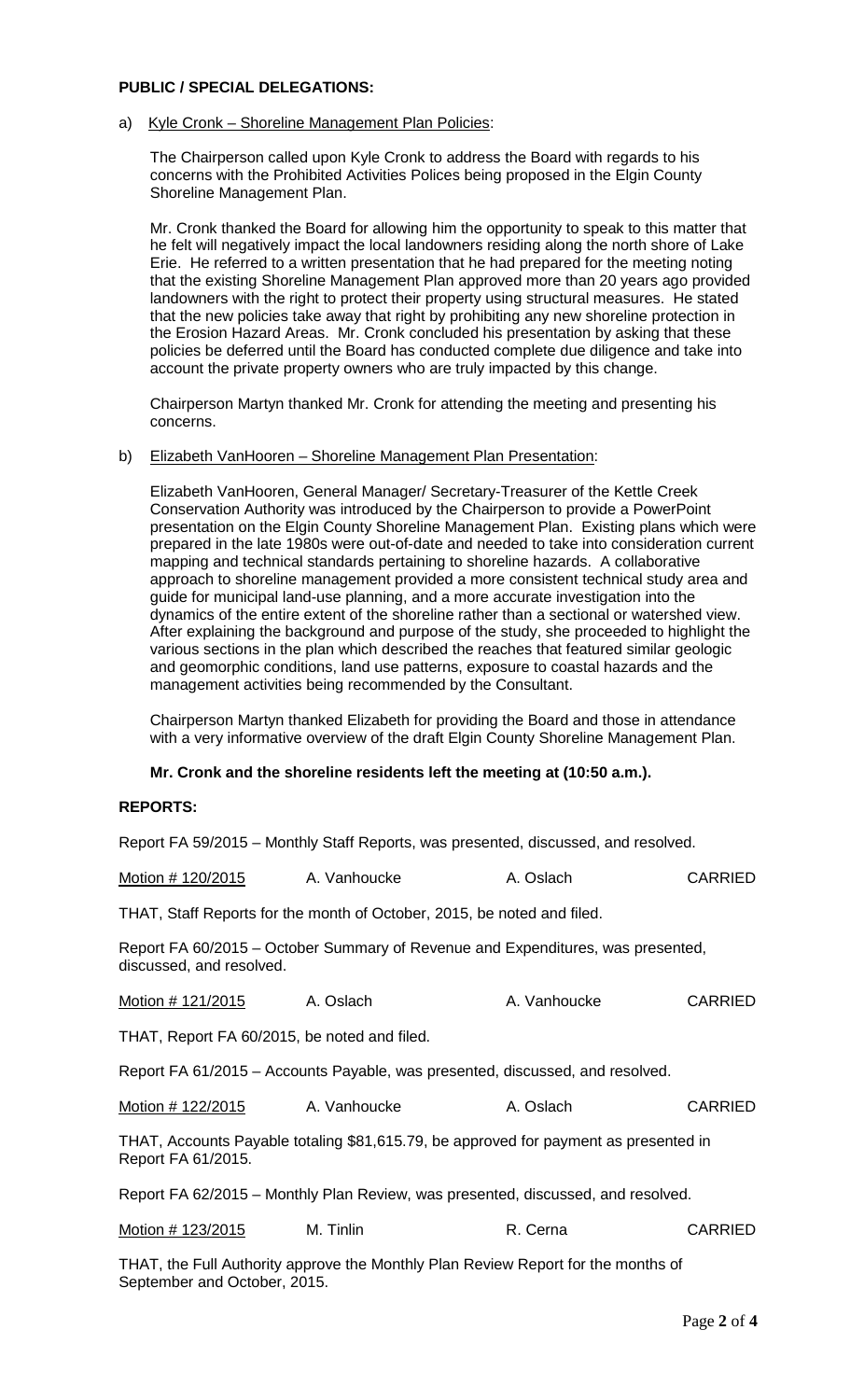Report FA 63/2015 – Elgin County Shoreline Management Plan, was presented, discussed, and resolved.

The members asked several questions about the plan which were answered by the Resource Planning Coordinator. It was noted that the plan will be presented to the Kettle Creek Conservation Authority Board of Directors on November 18<sup>th</sup> and Elgin County Council on November 24<sup>th</sup>, 2015, for final approval.

Motion # 124/2015 M. Tinlin A. Oslach CARRIED

THAT, the Elgin County Shoreline Management Final Report be approved and incorporated as the Elgin County Shoreline Management Plan and sent to the County of Elgin for adoption; and further,

That, the Elgin County Shoreline Management Plan be adopted as the Catfish Creek Conservation Authority's jurisdiction within Elgin County for the purposes of enacting Ontario Regulation 146/06; and finally,

That, the Technical Advisory Committee established for the purposes of the development of the Elgin County Shoreline Management Plan remain in place to collaboratively consider how the Plan's recommendations may be carried out.

### **Elizabeth VanHooren and Joe Gordon left the meeting at (11:20 a.m.).**

Report FA 64/2015 –Special Projects Funding, was presented, discussed, and resolved.

Motion # 125/2015 R. Cerna M. Tinlin CARRIED

THAT, the Full Authority acknowledge receipt of the additional list of 2015 Special Projects as outlined in Report FA 64/2015.

Report FA 65/2015 – Springwater Washroom Accessibility Project, was presented, discussed, and resolved.

Motion # 126/2015 M. Tinlin R. Cerna CARRIED

THAT, the Full Authority accept the revised tender from Oscar Temple and Sons Construction Ltd. for the construction of the Springwater Washroom Accessibility Project in amount of \$98,900.00; and further,

That, the Authority`s share of the total project cost be funded from the Springwater Conservation Area Capital Development Reserve.

Report FA 66/2015 – Catfish Creek Channel Sounding, was presented, discussed, and resolved.

Motion # 127/2015 R. Cerna A. Oslach CARRIED

THAT, the channel sounding observations described in Report FA 66/2015, be received as information at this time; and further,

That, staff be directed to contract the enlargement of the Catfish Creek Sediment Retention Structure through the Catfish Creek Flood Disaster Mitigation Infrastructure Project.

## **GENERAL MANAGER / SECRETARY-TREASURER'S REPORT:**

a) Christmas Spirit Walk:

The members were reminded about the Annual Christmas Spirit Walk being held at the Springwater Conservation Area on December  $5<sup>th</sup>$ , 2015, starting at (6:00 p.m.). The event is organized as a fund-raiser in partnership with the Elgin Hiking Trail Club.

## **UNFINISHED BUSINESS:**

None